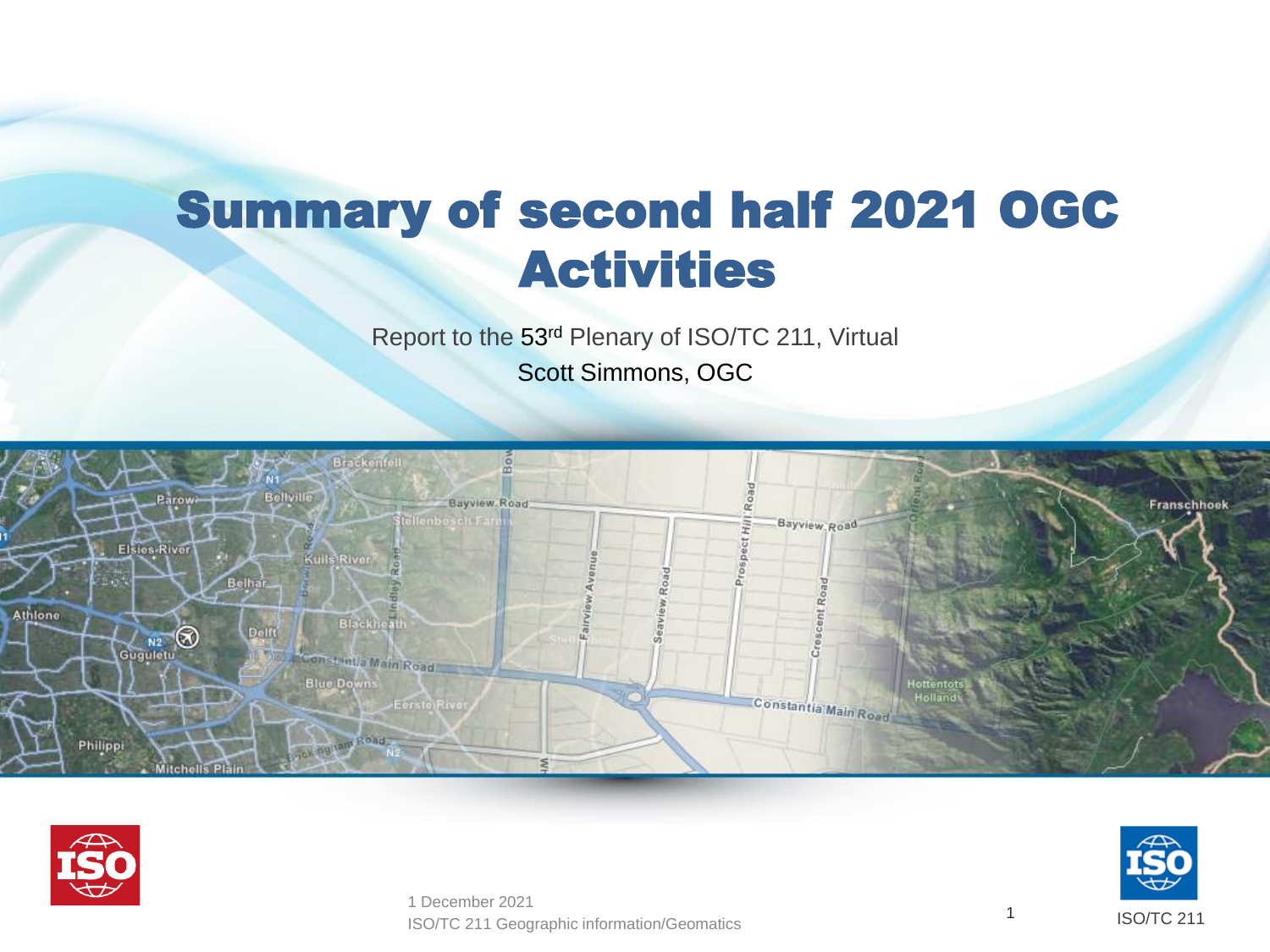### 2021 second half in one slide

- 6 Standards approved
- 1 Best Practice approved
- 1 Engineering Report approved
- 3 new Working Groups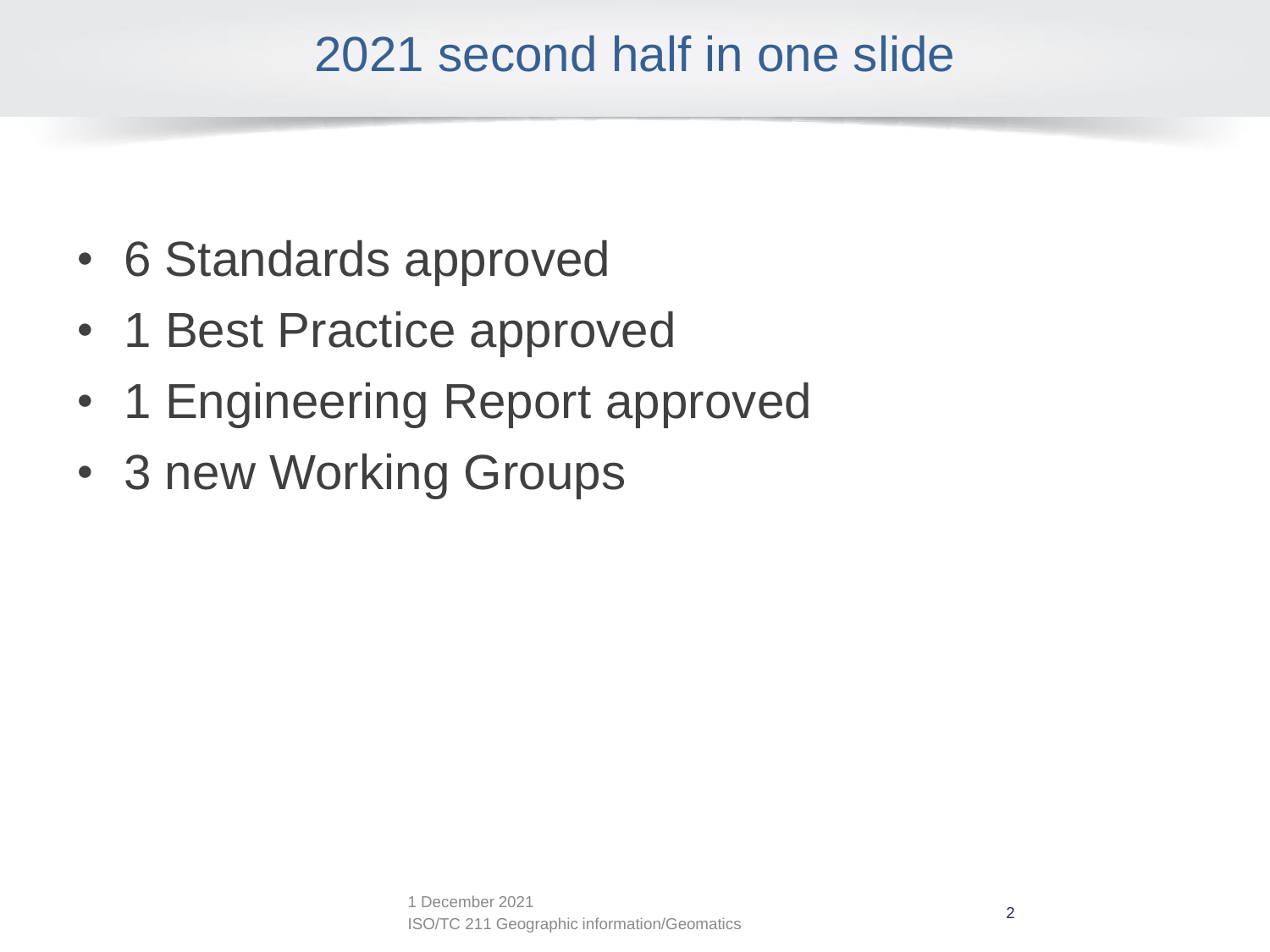### Standards approved since June meeting

- OGC 18-062r1 : OGC API Processes Part 1: Core
- OGC 16-083r8 : OGC Coverage Implementation Schema ReferenceableGridCoverage Extension v.1.1
- OGC 17-014r8 : Indexed 3d Scene Layer (I3S) and Scene Layer Package Format Specification version 1.2 Community standard
- OGC 21-011r3 Simple Features 2021
- OGC 17-066r2 GeoPackage Extension for Tiled Gridded Coverage Data 1.1
- OGC 19-072r1 OGC API Common Part 1: Core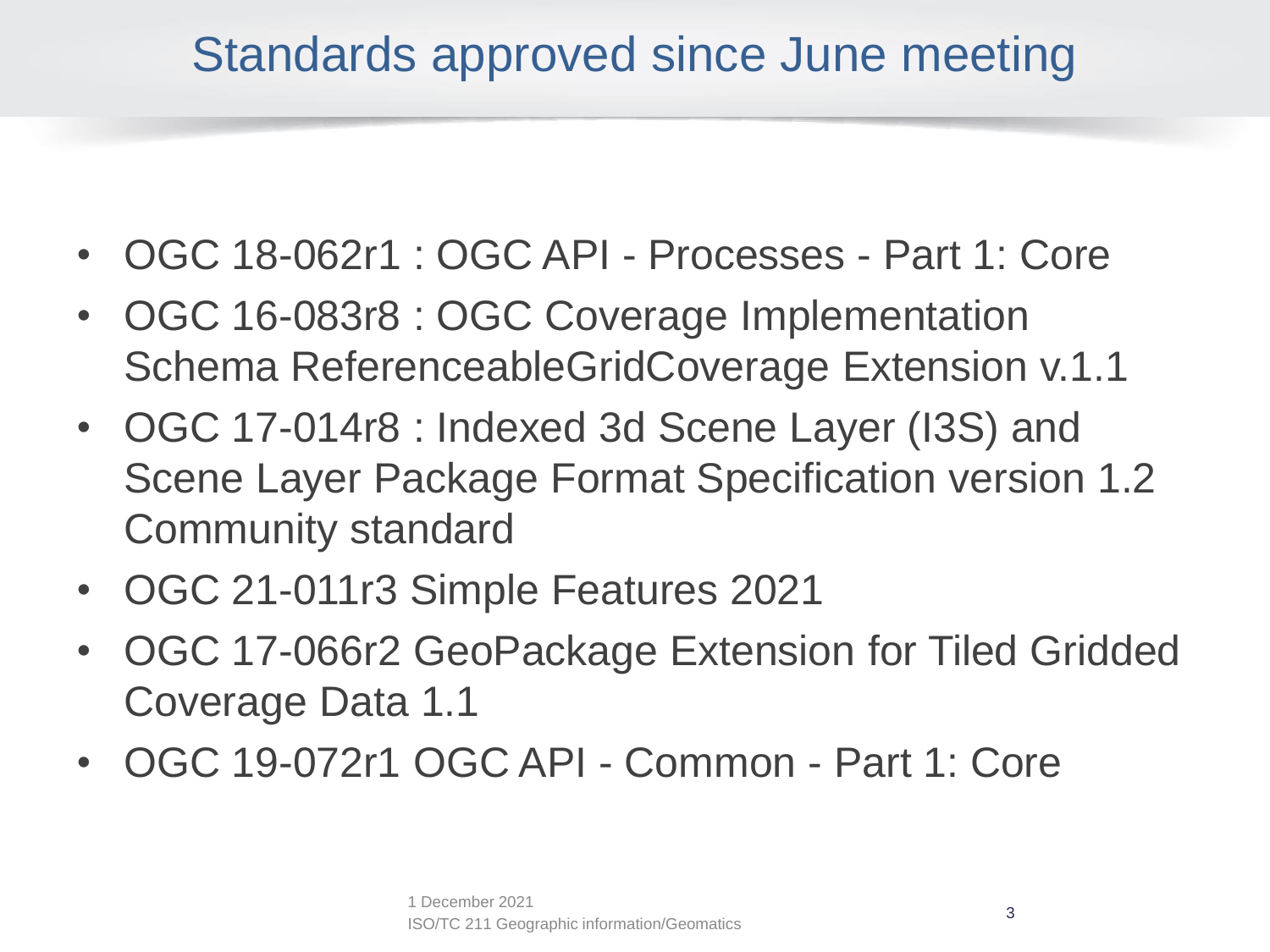#### Best and Community Practices approved since June meeting

• OGC 20-089r1 Best Practice for Earth Observation Application Package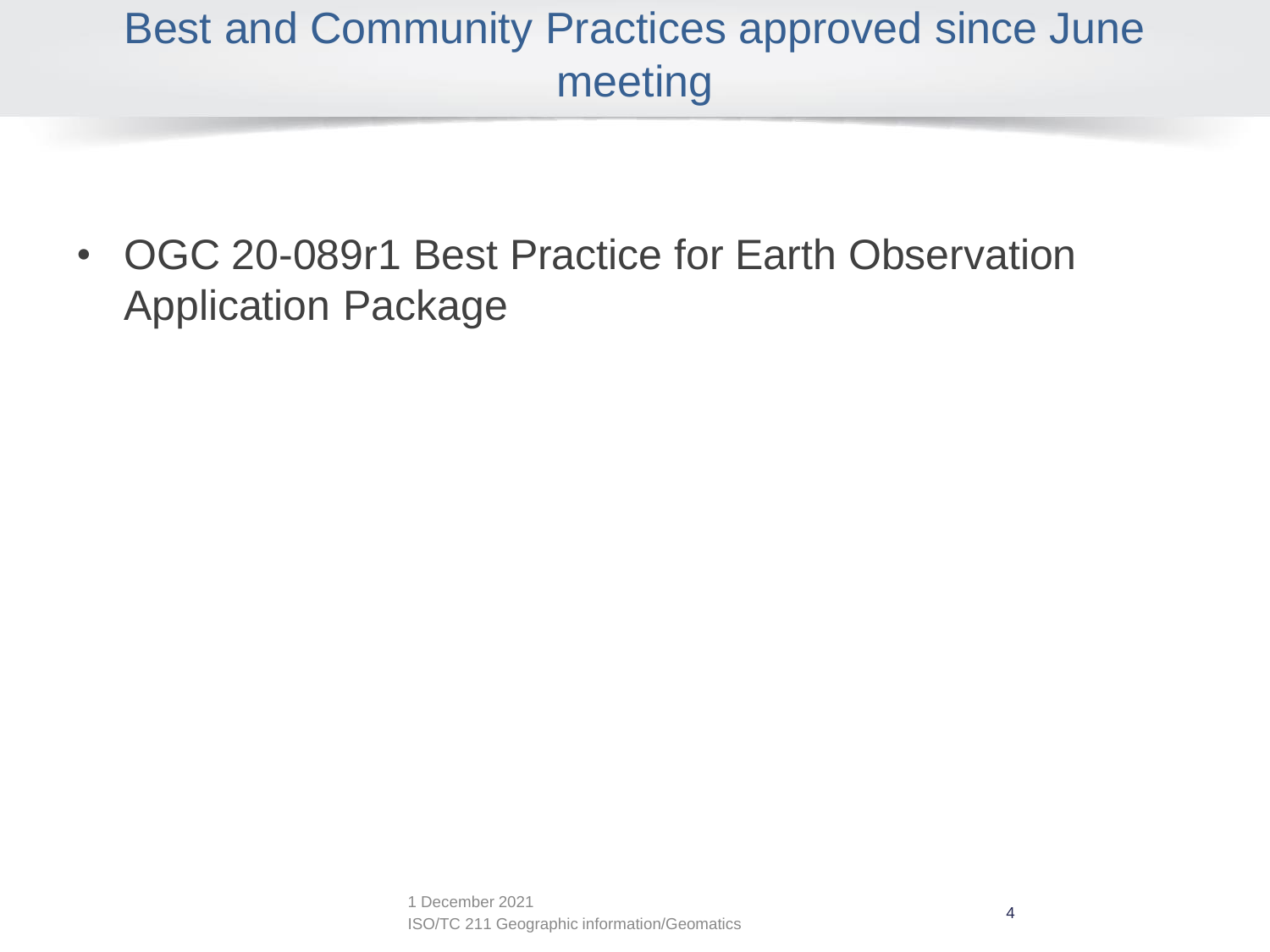### Engineering Reports published since June meeting

• OGC 20-058: Interoperable Simulation and Gaming Sprint Year 2 Engineering Report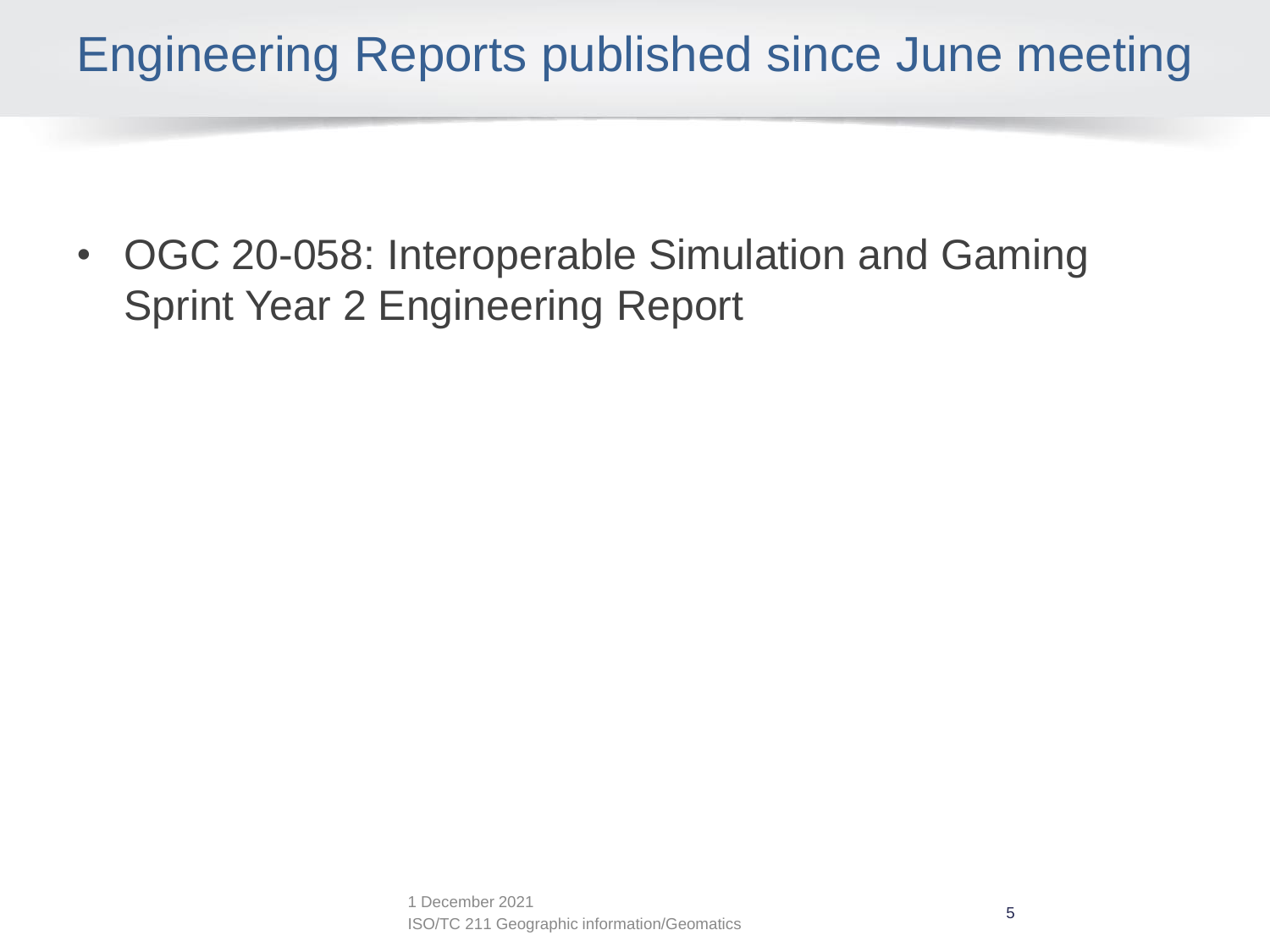## Working Groups initiated since June meeting

- Training Data Markup Language for AI/ML SWG
- 3D GeoVolumes SWG
- Planetary DWG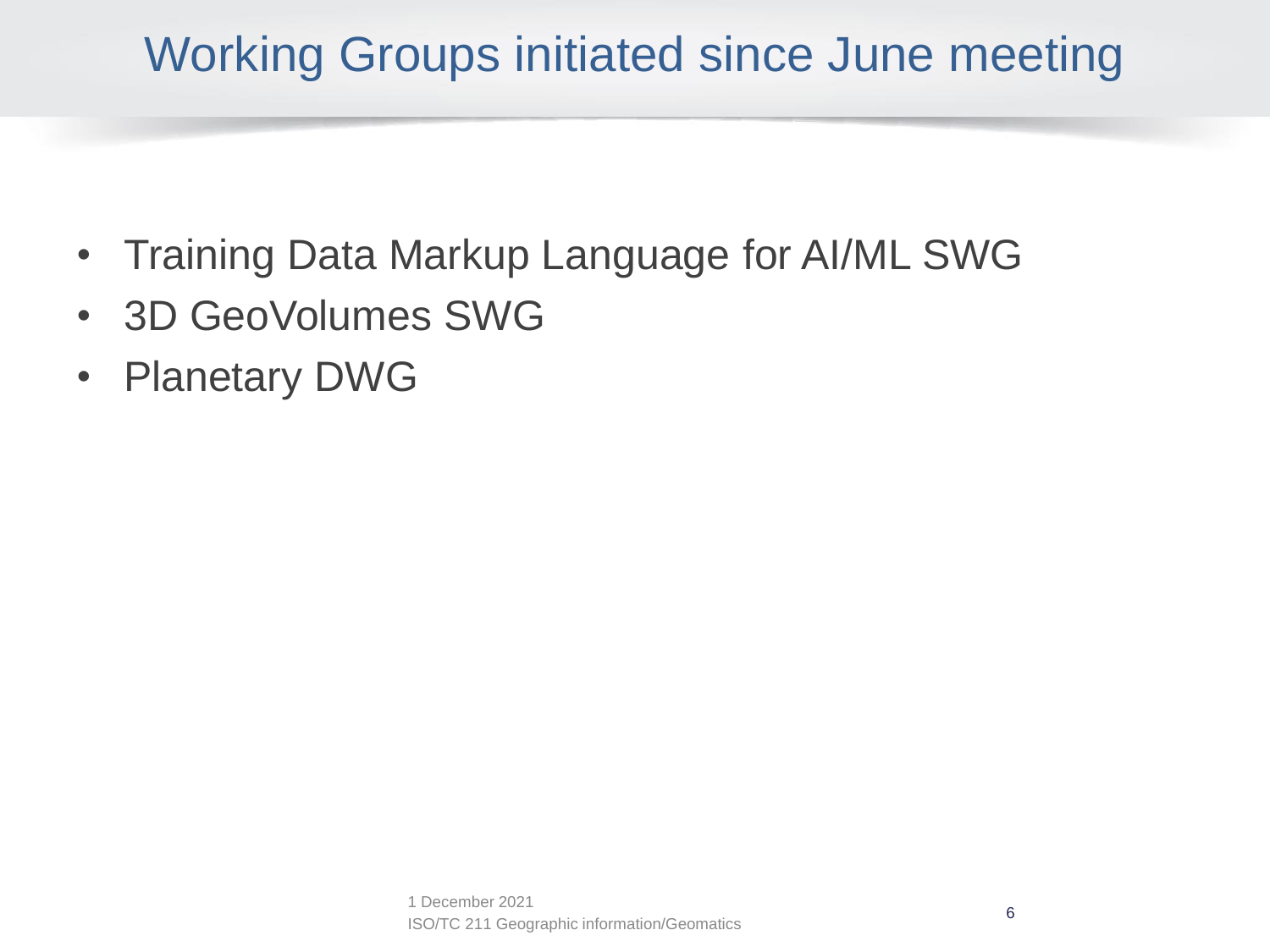### Technical / Planning Committee Meetings

| <b>Date</b>                                | Location             | <b>Host/Sponsor</b>             |
|--------------------------------------------|----------------------|---------------------------------|
| 14-18 June 2021                            | Virtual              |                                 |
| 13-16 September 2021                       | Virtual              | <b>Singapore Land Authority</b> |
| $6 - 10$ December 2021                     | Virtual              |                                 |
| <b>March 2022</b>                          | West Coast USA (TBD) |                                 |
| <b>June 2022</b>                           | Europe (TBD)         |                                 |
| September 2022                             | Singapore            | <b>Singapore Land Authority</b> |
| December 2022<br><b>Innovation Meeting</b> | <b>TBD</b>           |                                 |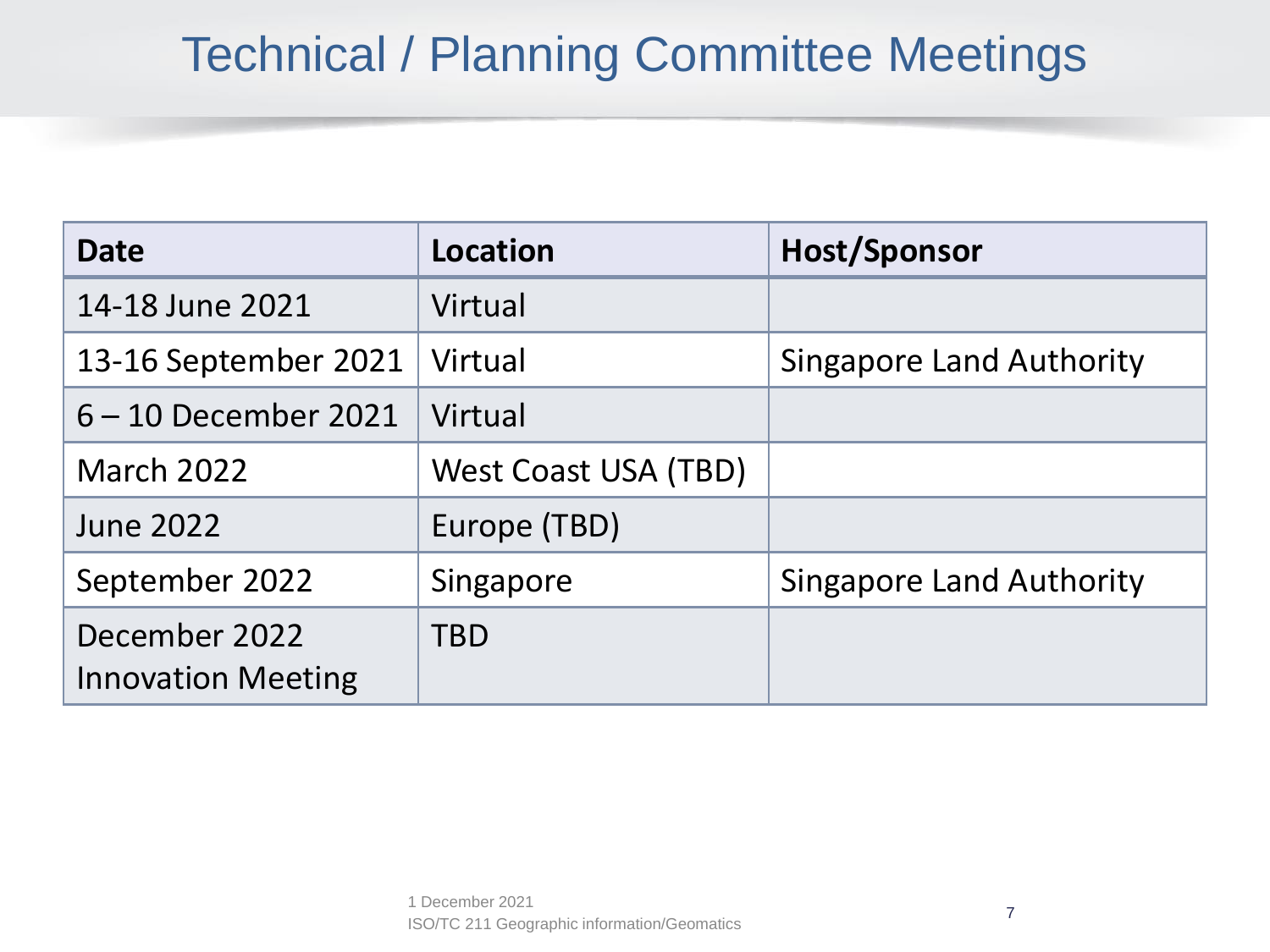<https://www.ogc.org/roadmap>

# **OGC Standards Roadmap**

ISO/TC 211 Geographic information/Geomatics <sup>8</sup> 1 December 2021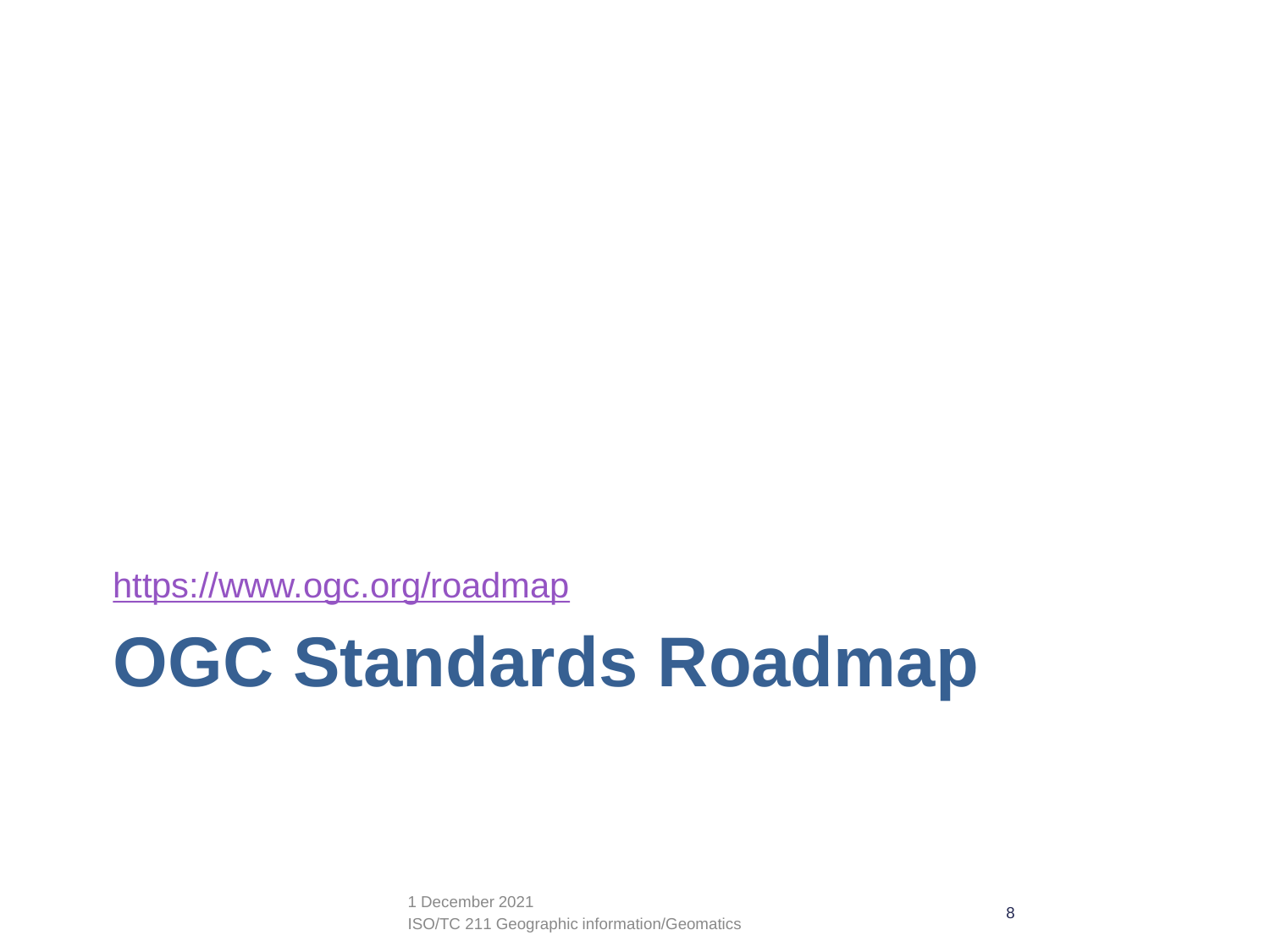#### **OGC Standards Roadmap**

Progress of Official OGC Standards CCO & Community Standards Community 2021-11-23

| Public Review<br><b>PC Vote</b><br><b>Public Release</b><br>OGC-NA Review<br>OAB Review |  |
|-----------------------------------------------------------------------------------------|--|
| Prepare for Approval<br>TC Approval to Vote<br>SWG Work / Work Hern                     |  |
|                                                                                         |  |

#### **i≣** Proposed Standards

|    | ∴ I CCD Abstract Spec Topic 20 - Observations, Measurements and Samples ● 20-082             | $\sqrt{48d}$               | $\blacktriangledown_{490}$ | $\blacktriangledown_d$      | $\sqrt{32d}$               | $\mathbf{Q}_{309d}$            |              |                            |                           |                     |
|----|----------------------------------------------------------------------------------------------|----------------------------|----------------------------|-----------------------------|----------------------------|--------------------------------|--------------|----------------------------|---------------------------|---------------------|
|    | $\bigtriangledown$ $\blacksquare$ CGC Abstract Spec Topic 21 - DGGS v. 2.0 $\bigcirc$ 20-040 | $\bigvee$ 161d             | $\mathbf{V}$ 15d           | $\blacktriangledown$ 154d   | $\blacktriangledown_{66d}$ | $\mathcal{Q}_{98d}$            | ✓            | $\sqrt{50}$ d              | $\sqrt{16d}$              | $\sqrt{220d}$       |
| ╱≔ | OGO Abstract Spec Topic 6 - Schema for coverage geometry and functions $\odot$               | $\boxed{\Theta}$ 515d      |                            |                             |                            |                                |              |                            |                           |                     |
|    | $\triangle$ E code CDB 2.0 $\odot$                                                           | $Q_{1139d}$                |                            |                             |                            |                                |              |                            |                           |                     |
|    | $\bigvee$ $\blacksquare$ OGC CityGML 3.0 $\bigodot$                                          | $\sqrt{768d}$              | $\mathcal{A}_{7d}$         | $\sqrt{21d}$                | $\blacktriangledown_{64d}$ | $\blacktriangledown_{2d}$      | $\checkmark$ | $\sqrt{52}$                | $\sqrt{15d}$              | $\sqrt{104d}$       |
|    | <b>∕ IE</b> Community CityJSON                                                               | $\sqrt{5d}$                | $\sqrt{36d}$               | $\blacktriangledown$ 43d    | $\sqrt{151d}$              | $\blacktriangledown_{\rm 48d}$ | $\checkmark$ | $\sqrt{50}$ d              | $\blacktriangleright$ 16d | $\sqrt{74d}$        |
|    | VE ©GG Common Object Model Container SWG ♦                                                   | $Q_{1135d}$                |                            |                             |                            |                                |              |                            |                           |                     |
|    | CGO Coverage Implementation Schema - ReferenceableGridCoverage Extension 1.1 + 16-083r6      | $\vee$ 94d                 | $\sqrt{39d}$               | $\blacktriangleright$ 63d   | $\blacktriangledown$ 155d  | $\sqrt{58d}$                   | $\sqrt{14d}$ | $\frac{1}{2}$ 135d         | $\bullet$ <sub>58d</sub>  |                     |
|    | $\bigvee$ $\blacksquare$ OGC GeoAPI $\bigcirc$ 09-083r4                                      | $\theta$ 735d              |                            |                             |                            |                                |              |                            |                           |                     |
|    | $\bigvee$ $\blacksquare$ OGO GeoPose $\bigcirc$                                              | $\sqrt{251d}$              | $\sqrt{33d}$               | $\blacktriangleright$ 13d   | $\bullet$ <sub>56d</sub>   |                                |              |                            |                           |                     |
| ╱≔ | <b>Community Indexed 3D Scene Layers (I3S) 1.2 17-014r8</b>                                  | $\sqrt{57d}$               |                            | $\blacktriangledown$ 142d   |                            | $\sqrt{35d}$                   | $\sqrt{14d}$ | $\odot$ <sub>81d</sub>     |                           |                     |
| ╱≔ | OGC OGC API - Common 3 19-072                                                                | $\sqrt{3d}$                | $\sqrt{32d}$               | $\blacktriangledown$ 112d   | $\sqrt{74d}$               | $\sqrt{541d}$                  | $\checkmark$ | $\mathbf{0}_{64d}$         |                           |                     |
|    | Dec OGC API - Coverages →                                                                    | $\boxed{\phantom{0}9565d}$ |                            |                             |                            |                                |              |                            |                           |                     |
|    | <b>/ IE CGB</b> OGC API - Environmental Data Retrieval <b>⊙</b> 19-086                       | $\rightarrow$ 226d         | $\mathcal{L}$ 245d         | $\blacktriangledown$ 113d   | $\blacktriangleright$ 60d  | $\sqrt{76d}$                   | $\checkmark$ | $\sqrt{87}$                | $\mathcal{V}_{22d}$       | $\sqrt{136d}$       |
| ╱≔ | CCC OGC API - Features - Part 3: Filtering and the Common Query Language (CQL) @ 19-079      | $\sqrt{167d}$              | $\mathcal{L}_{20d}$        | $Q_{315d}$                  | $\sqrt{97d}$               | Q <sub>218d</sub>              |              |                            |                           |                     |
|    | √ I CCO OGC API - Features - Part 4: Create, Replace, Update and Delete + 20-002             | $\bigcirc$ 502d            |                            |                             |                            |                                |              |                            |                           |                     |
| ╱≔ | OGC OGC API - Features - Part 5: OpenAPI 3.1 @                                               | $\bigcirc$ 502d            |                            |                             |                            |                                |              |                            |                           |                     |
|    | $\bigvee$ $\blacksquare$ CGO OGC API - Maps $\bigcirc$                                       | $\bigcirc$ 565d            |                            |                             |                            |                                |              |                            |                           |                     |
| ╱≔ | OGG OGC API - Processes                                                                      | $\frac{1}{25d}$            | $\sqrt{14d}$               | $\blacktriangledown_{169d}$ | $\blacktriangleright$ 124d | $\sqrt{244d}$                  | $\checkmark$ | $\sqrt{50}$ d              | $\sqrt{16d}$              | $Q_{92d}$           |
| ╱≔ | OGG OGC API - Records                                                                        | $\bigcirc$ 565d            |                            |                             |                            |                                |              |                            |                           |                     |
| ╱≔ | OGG OGC API - Styles @                                                                       | $\bigcirc$ 565d            |                            |                             |                            |                                |              |                            |                           |                     |
|    | $\bigvee$ $\blacksquare$ OGC OGC API - Tiles $\bigcirc$                                      | $\theta$ 565d              |                            |                             |                            |                                |              |                            |                           |                     |
| ╱≔ | OGC SensorThings API 1.1 - Part 1 2 18-088                                                   | ✓                          | ✓                          | $\mathcal{L}_{28d}$         | $\mathcal{I}_{670}$        | $\mathcal{V}_{76d}$            |              | $\mathcal{S}_{51}$         | $\mathcal{V}$ 18d         | $\sqrt{251d}$       |
| ╱≔ | OGC TimeseriesML 1.3 3 15-042r6                                                              |                            |                            | $\mathbf{V}$ 13d            |                            | $\sqrt{231d}$                  | $\sqrt{14d}$ | $\blacktriangledown_{51d}$ | $\sqrt{17d}$              | $\mathbf{Q}_{301d}$ |
|    | $\angle E$ Community Zarr $\odot$                                                            | $\sqrt{49d}$               | $\mathcal{V}_{25d}$        | $\blacktriangledown$ 157d   | $\sqrt{94d}$               | $Q_{117d}$                     |              |                            |                           |                     |

1 December 2021

ISO/TC 211 Geographic information/Geomatics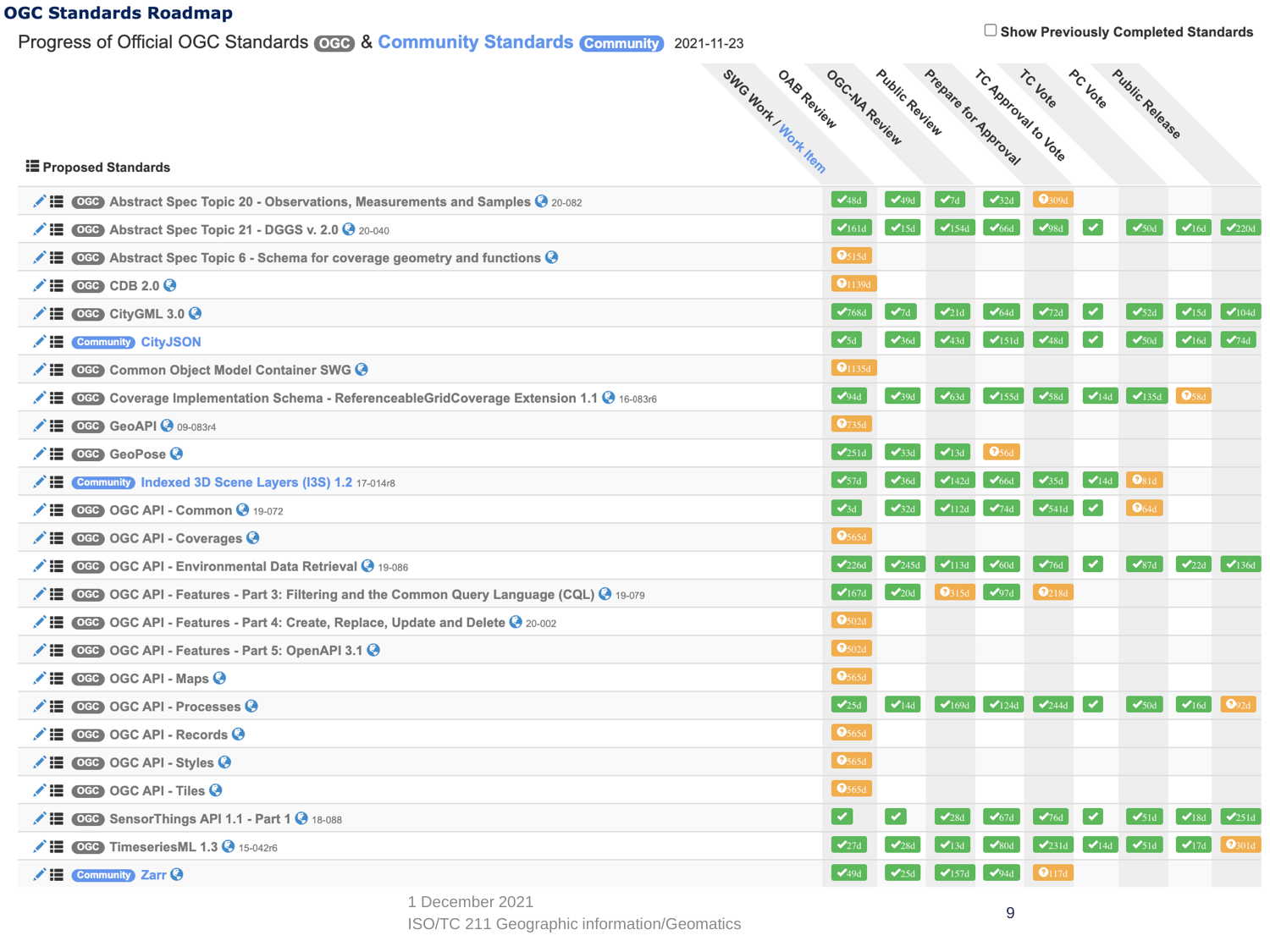# **Sprints**

ISO/TC 211 Geographic information/Geomatics 10 1 December 2021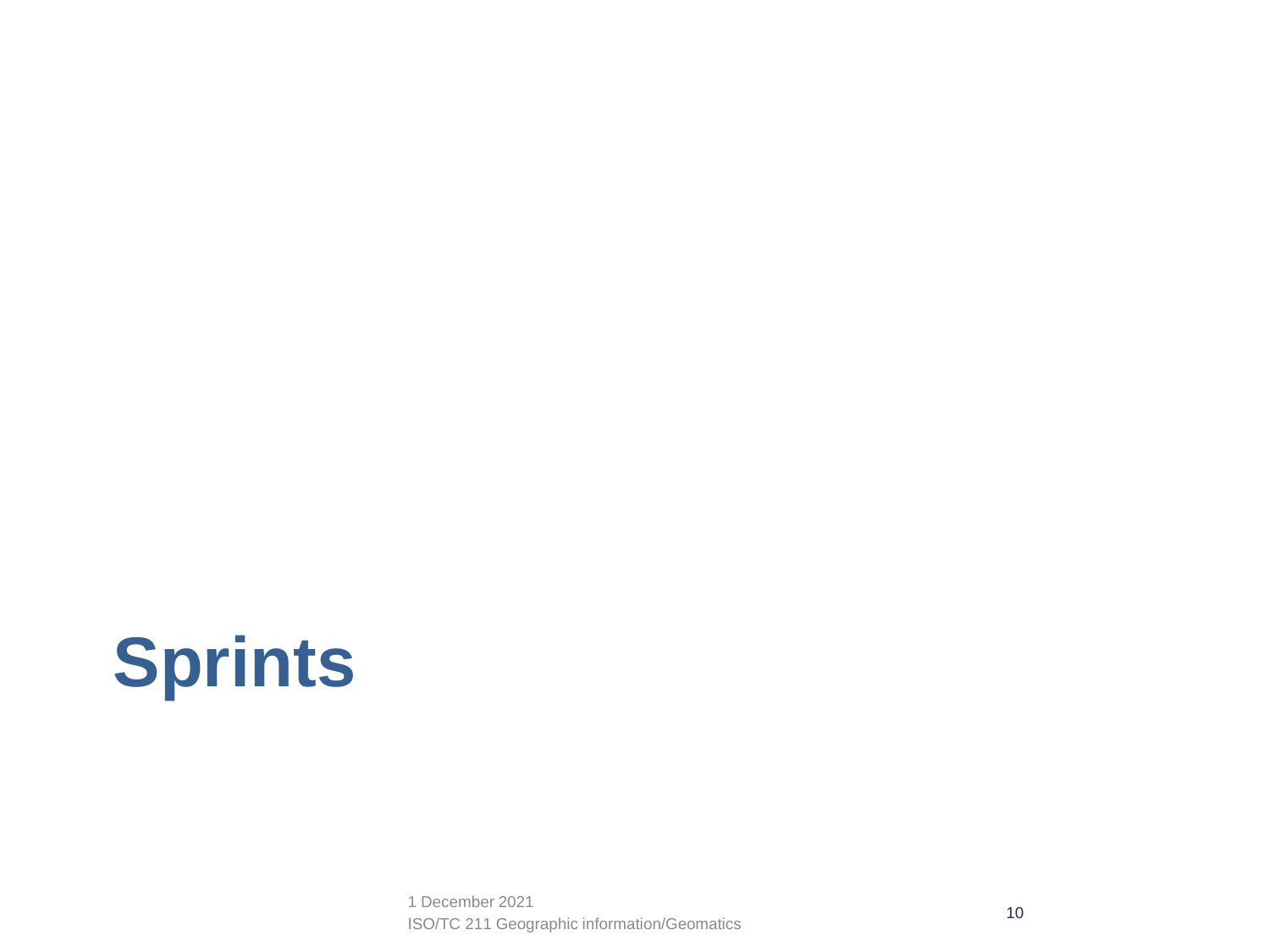### By the numbers

- 5 Sprints
- 367 participants
- 10+ Standards exercised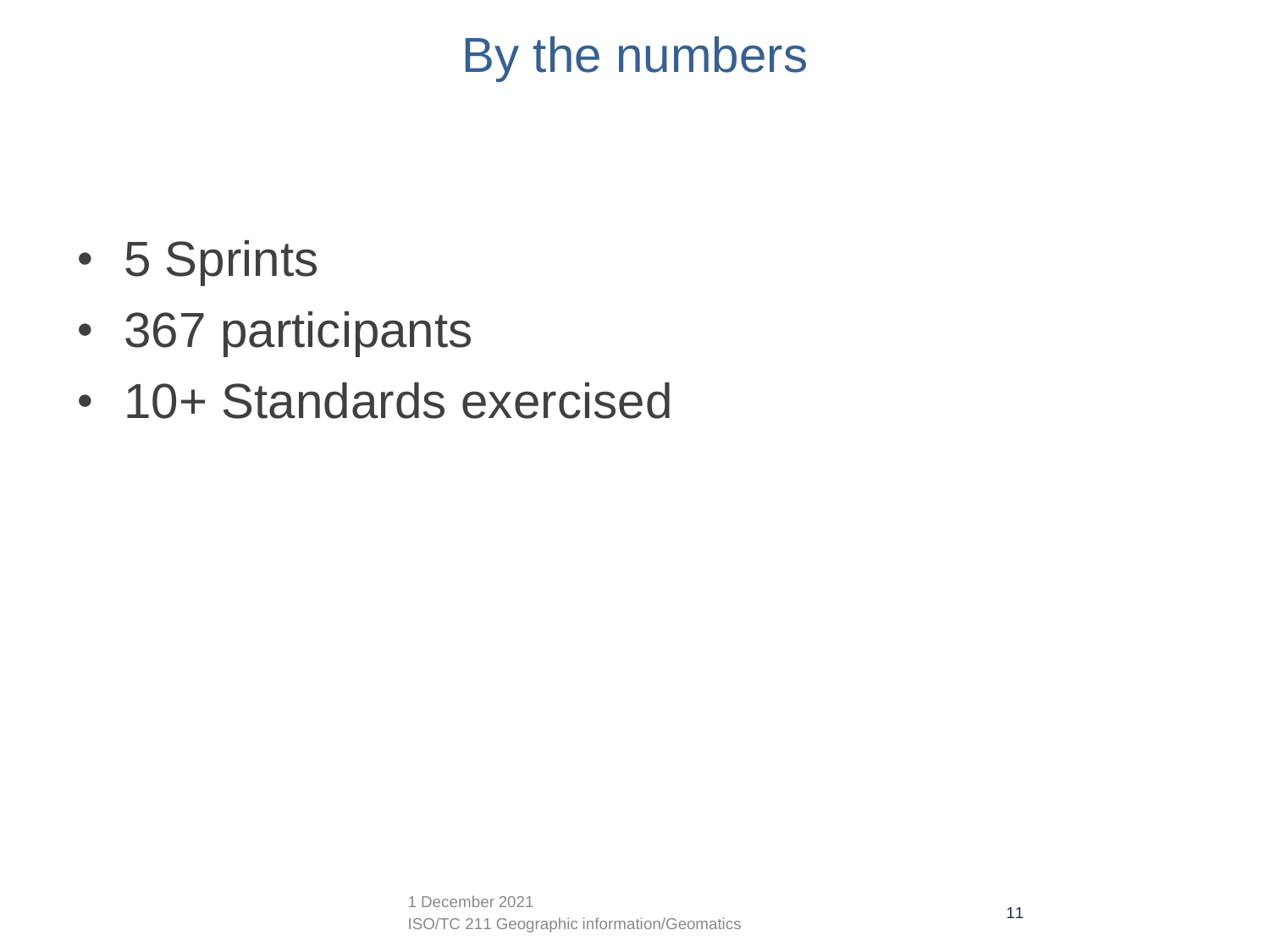

**Event Registration Page** 

### **OGC API Virtual Code Sprint November 2021**





# **Focus on OGC API – Features / ISO 19168**

ISO/TC 211 Geographic information/Geomatics 12 1 December 2021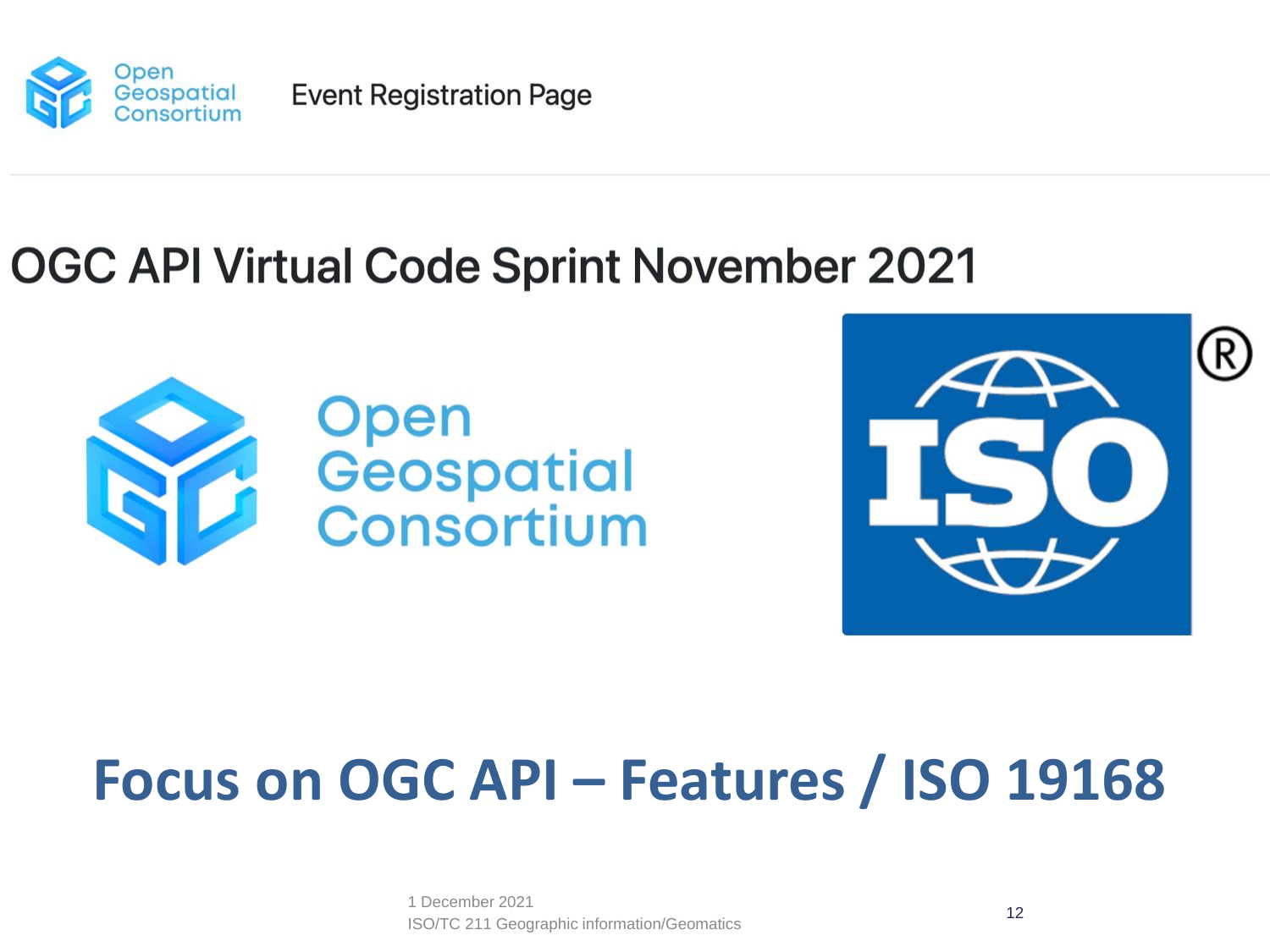#### interactive instruments



#### **Historical Country Boundaries**

Core territories of the given country, excluding colonies and other dependent territories, between the start and end date.

Filter Edit

#### $2 \quad 3 \quad 4 \quad 5 \quad \rightarrow \quad n$  $\alpha$

#### Guvana

| Unique identifier                   | $\Omega$            |
|-------------------------------------|---------------------|
| Country name                        | Guyana              |
| Area (kmª)                          | 211982.004988000001 |
| Country capital                     | Georgetown          |
| Longitude of the capital            | $-58.2000000$       |
| Latitude of the capital             | 6,8000000           |
| <b>Correlates of War identifier</b> | 110                 |
| Start date                          | 26/05/1966          |
| End date                            | 30/06/2016          |
| SO 3166 country name                | Guyana              |
| SO 3166-1 numerical code            | 328                 |
| SO 3166-1 Alpha2 code               | GY                  |
| SO 3166-1 Alpha3 code               | GUY                 |
| and the company's company's com-    |                     |

#### **Suriname**

| Unique identifier                   | 1                                   |  |  |  |  |  |
|-------------------------------------|-------------------------------------|--|--|--|--|--|
| Country name                        | Suriname                            |  |  |  |  |  |
| Area (km <sup>2</sup> )             | 145952.274028999993                 |  |  |  |  |  |
| <b>Country capital</b>              | Paramaribo                          |  |  |  |  |  |
| Longitude of the capital            | $-55.2000000$                       |  |  |  |  |  |
| Latitude of the capital             | 5.8333330                           |  |  |  |  |  |
| <b>Correlates of War identifier</b> | 115                                 |  |  |  |  |  |
| the company of the company          | the per load of discussion the per- |  |  |  |  |  |

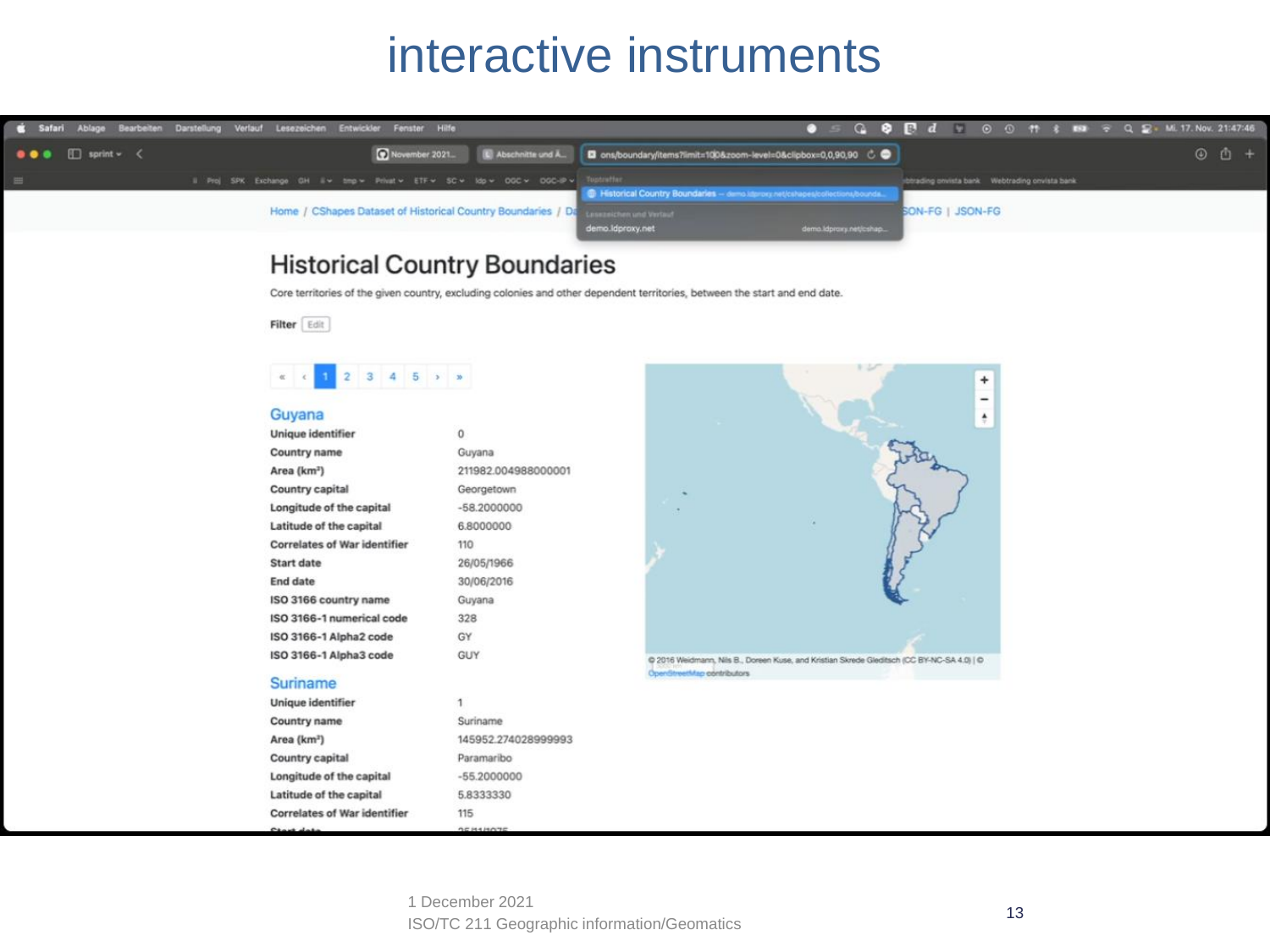#### Ecere

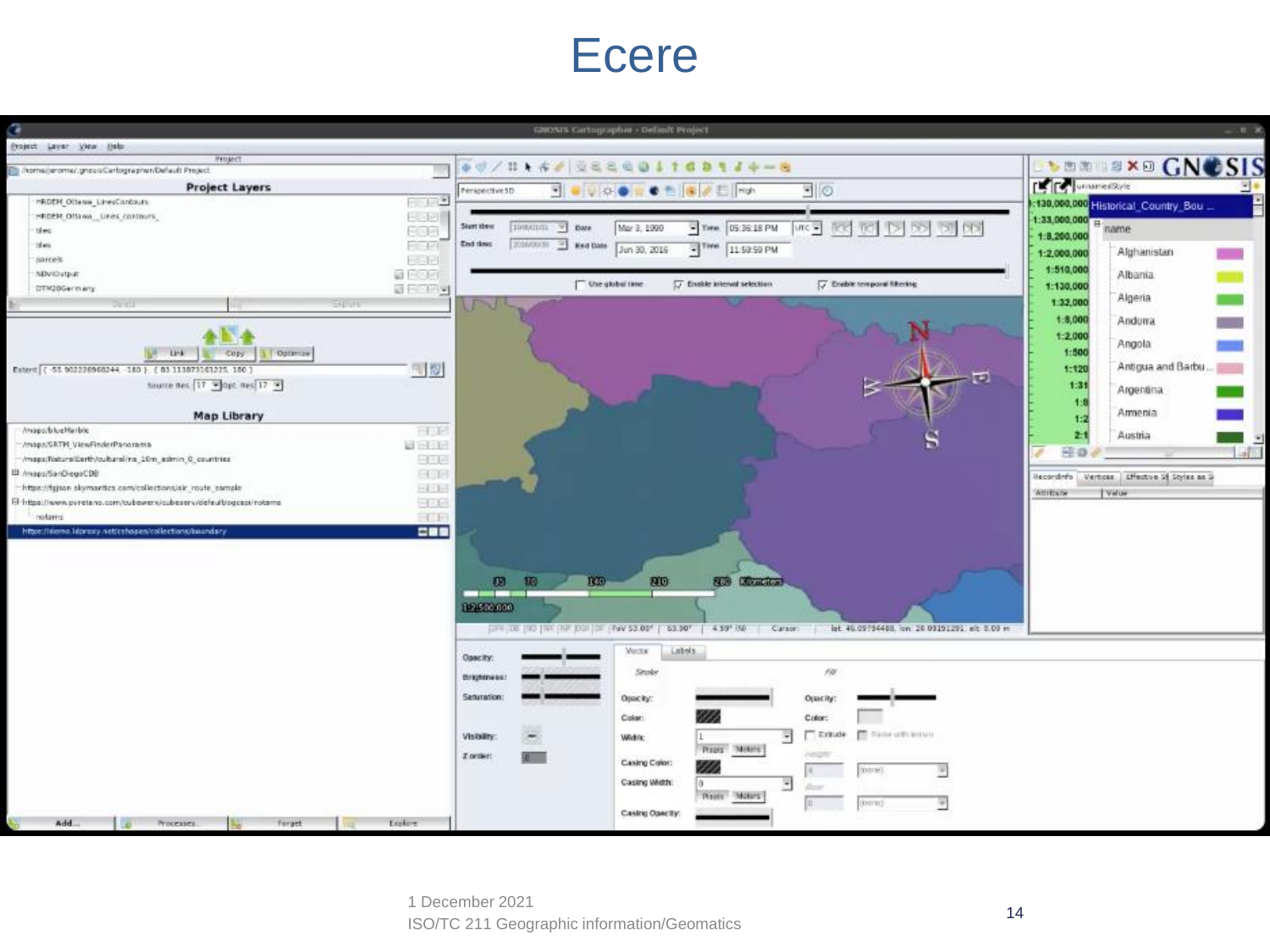• The participants made the following recommendations for future work.

#### • **Innovation Program**

- About delivering MUDDI data using OGC API Features and JSON-FG
- Development of a draft specifications for new capabilities being considered for future versions.
- Implementations of the new capabilities being considered for future extensions: Common Query Language (CQL), CRUD (Create Replace Update Delete), property selection, OpenAPI 3.1, conditional requests, web caching.
- Security for OGC API Standards Pilot (this could involve the different levels of security e.g. DCS, OpenAPI). This could be a good combination with the CRUD extension.
- Further code generation tasks in future code sprints.

#### • **Standards Program**

- Completing CQL
- Further alignment between STAC and OGC API Records
- There's a vote on going in ISO for Part 2. So there may be an opportunity to do some event in the SP once ISO 19168-2 has been approved.